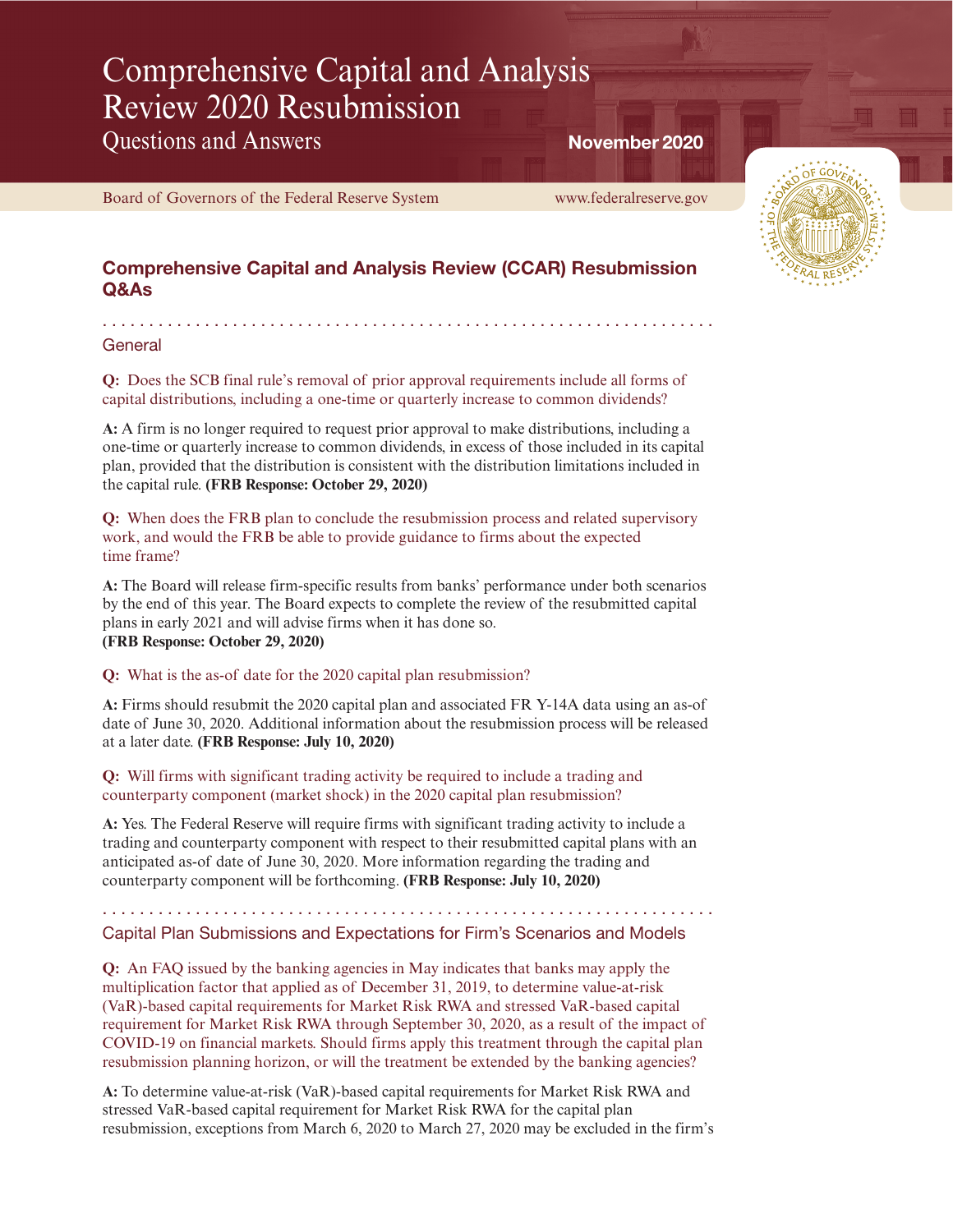calculation of its multiplier until they would naturally roll out of the backtesting window on March 27, 2021. **(FRB Response: October 29, 2020)**

**Q:** Which attestation are firms required to submit along with their FR Y-14A and stressed FR Y-14Q, Schedule L (Counterparty) data associated with the capital plan resubmission?

**A:** For the resubmission of a firm's FR Y-14A and the stressed FR Y-14Q, Schedule L (Counterparty) data as of June 30, 2020, firms may provide either the FR Y-14Q/Mand FR Y-14A semi-annual attestation or the FR Y-14A/Q/Mannual attestation. Firms are reminded that the form of attestation does not change the Federal Reserve's capital planning expectations including, for firms subject to SR Letter 15-18 (Federal Reserve Supervisory Assessment of Capital Planning and Positions for LISCC Firms and Large and Complex Firms), the capital planning expectations regarding governance and internal controls. **(FRB Response: October 1, 2020)**

**Q:** Are firms required to submit the Y-14A Schedule A.1.d – Capital – DFAST sub-schedule as part of the 2020 capital plan resubmission?

**A:** Firms are not required to submit the Y-14A Schedule A.1.d – Capital – DFAST sub-schedule as part of the 2020 capital plan resubmission. Firms are required to submit the Y-14A Schedule A.1.d – Capital – CCAR sub-schedule as part of the 2020 capital plan resubmission. (**FRB Response: October 1, 2020**)

**Q:** Are firms that are subject to Category IV standards required to estimate in their resubmitted capital plans projected revenues, losses, reserves, and pro forma capital levels, including regulatory capital ratios, under the supervisory scenarios (baseline, severely adverse, and alternative severe) issued by the Federal Reserve on September 17, 2020?

**A:** Firms that are subject to Category IV standards are not required to estimate in their resubmitted capital plans projected revenues, losses, reserves, and pro forma capital levels, including regulatory capital ratios, under the supervisory scenarios issued by the Federal Reserve on September 17, 2020. These firms are required to include estimates of these items under a BHC baseline scenario and at least one BHC stress scenario. 12 CFR 225.8(e)(4)(iv). For purposes of developing these scenarios, firms may either develop complete internal scenarios, or adjust the Federal Reserve's supervisory scenarios to address specific vulnerabilities of the firm's risk profile and operations, as needed, to appropriately capture the firm's risks. (**FRB Response: October 1, 2020**)

**Q:** Will the FRB require full supporting documentation similar to annual capital plan submissions, or will firms only be required to provide material updates from their April submissions?

**A:** We will not require full supporting documentation. The Federal Reserve will be sending firms a first day letter no later than September 30, 2020, that sets forth the elements in scope for the resubmission, the materials firms should submit as a result, and the timeline for doing so. **(FRB Response: July 24, 2020)**

**Q:** Are we expected to receive a new first day letter and updated CCAR instructions outlining details on the requirements to complete and resubmit the 2020 capital plan within the 45 day time period?

**A:** The Federal Reserve will be sending firms a first day letter no later than September 30, 2020, that sets forth the elements in scope for the resubmission, the materials firms should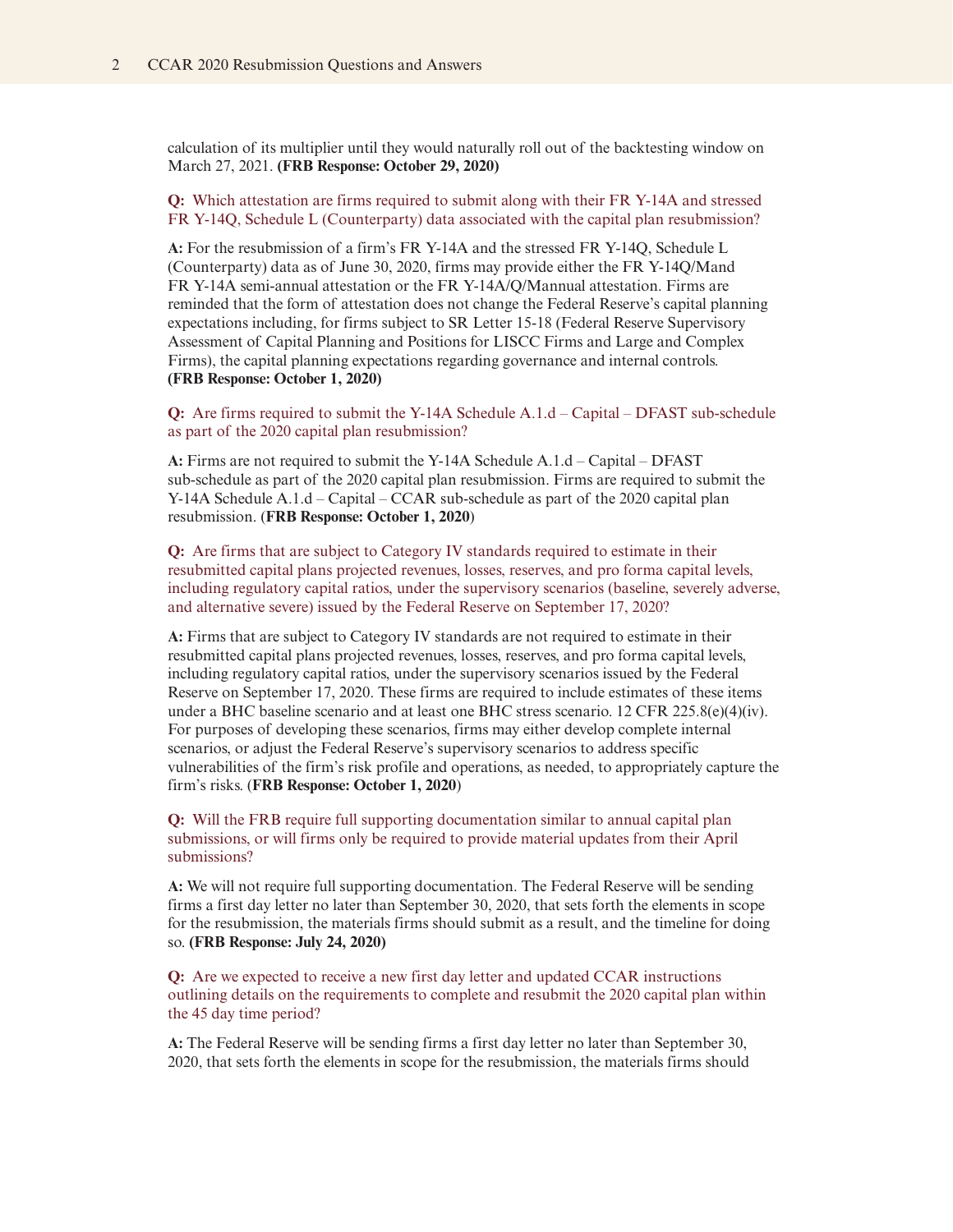submit as a result, and the timeline for doing so. Firms can rely on the first day letter and the existing CCAR instructions. **(FRB Response: July 24, 2020)**

**Q:** Will the FRB be conducting additional Horizontal Capital Review (HCR) exams post resubmission of the 2020 capital plan?

**A:** At this point in time, we do not have any information to communicate regarding future HCR work. As in years past, firms will be notified in advance of participation in any supervisory events. **(FRB Response: July 24, 2020)**

#### **Q:** Are an internal baseline and stress scenario required to be included with the submission?

**A:** Yes. As noted in the June 25, 2020, resubmission notification letter, as a part of its capital plan, a firm is required to develop at least one BHC baseline scenario and a firm-specific BHC stress scenario that focuses on the specific vulnerabilities of the firm's risk profile and operations. **(FRB Response: July 24, 2020)**

**Q:** The FRB has taken various actions in response to COVID-19, including a supplementary leverage rule interim final rule and market risk multiplier relief. Should firms reflect COVID-19-related regulatory responses in projection period estimates if, under current rules or guidance, the regulatory actions are expected to apply for relevant periods?

**A:** Yes, a firm must consider and reflect in its analysis the regulatory capital rules in effect for each quarter of the planning horizon (other than the advanced approaches), including the minimum regulatory capital ratios and the applicable transition provisions. **(FRB Response: July 24, 2020)**

**Q:** Given the rate of change in macroeconomic indicators experienced in Q1 and the situation of still being within the stress cycle, we assume the Federal Reserve and other firms are experiencing challenges with the output of their models. Will the Federal Reserve provide guidance on its expectations regarding projection methodologies used for the new supervisory scenarios (e.g., model performance, recalibration/redevelopment, overlays) given these shared challenges?

**A:** Firms should continue to refer to SR Letter 11-7 for supervisory guidance on model risk management. **(FRB Response: July 24, 2020)**

#### **Q:** Is there an expectation to re-validate models?

**A:** Firms are not required to re-validate their entire suite of capital planning models prior to developing and resubmitting their capital plans. Instead, firms should continue to undertake an independent validation of models, pursuant to relevant supervisory guidance on model risk management. **(FRB Response: July 24, 2020)**

**Q:** Are there 2nd and 3rd line of defense validation expectations with respect to opining on a new capital plan?

**A:** Firms' internal audit functions should continue to review firms' updated capital plans pursuant to relevant supervisory guidance on this subject. **(FRB Response: July 24, 2020)**

### **Q:** What is the expectation for firms to provide updates or accelerate remediation efforts, model monitoring, or model redevelopment as part of the resubmission?

**A:** The timelines for the remediation of capital planning-related supervisory findings are not changed by the resubmission, and firms should continue their remediation efforts pursuant to those already established timelines. Firms' model monitoring and redevelopment efforts should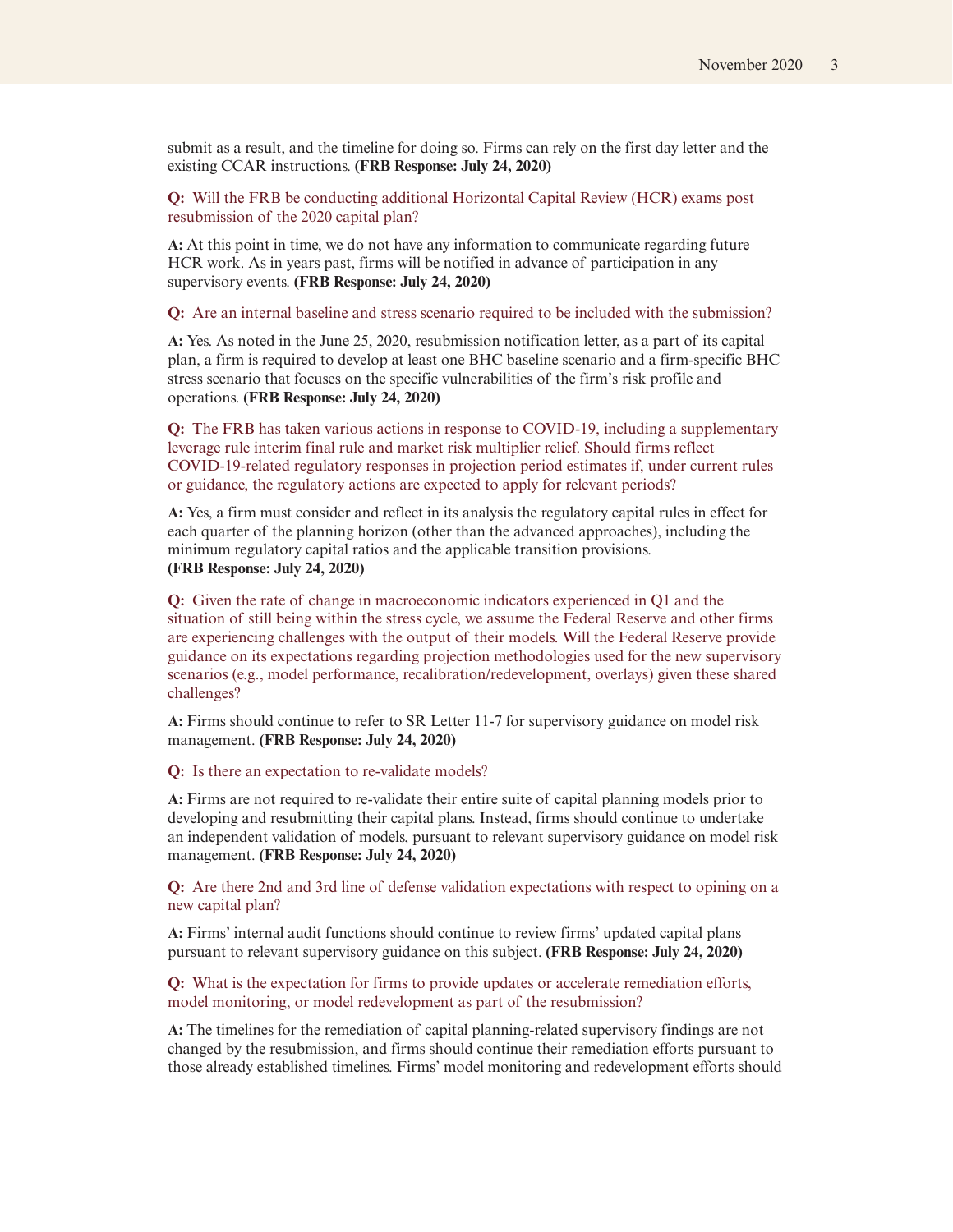continue to be undertaken pursuant to relevant supervisory guidance on model risk management. **(FRB Response: July 24, 2020)**

#### **Q:** Can firms modify capital action assumptions under the resubmission?

**A:** Yes, firms are free to update their capital action assumptions so long as the capital actions are consistent with existing regulations and Board actions. For example, updated capital actions should be consistent with the limitation outlined in the letters sent to the firms regarding restrictions on their third quarter capital actions or the limitation outlined in the capital plan rule that a firm plan's capital actions are consistent with the capital conservation buffer restrictions and the firm's projections in their BHC baseline scenario. **(FRB Response: July 24, 2020)**

. . . . . . . . . . . . . . . . . . . . . . . . . . . . . . . . . . . . . . . . . . . . . . . . . . . . . . . . . . . . . . . . . . Supervisory Scenarios

#### **Q:** When will the Federal Reserve provide the scenarios?

**A:** The Federal Reserve will provide the scenarios after Labor Day but no later than September 30, 2020. **(FRB Response: July 24, 2020)**

#### **Q:** How many scenarios will the Federal Reserve provide?

**A:** The Federal Reserve will provide two or three new scenarios, including a supervisory baseline scenario. **(FRB Response: July 24, 2020)**

**Q:** For firms subject to company-run stress testing, does the firm's stress scenario need to be at least as severe as the Federal Reserve's supervisory scenario?

**A:** The firm's BHC stress scenario should be designed by the firm to stress the specific vulnerabilities of the firm's risk profile and operations, including those related to the firm's capital adequacy and financial condition. The firm should continue to apply existing guidance in SR 15-18 and SR 15-19, which specify that the firm's BHC stress scenario should be at least as severe as the Federal Reserve's severely adverse supervisory scenario, in accordance with the Policy Statement on the Scenario Design Framework for Stress Testing. **(FRB Response: July 24, 2020)**

. . . . . . . . . . . . . . . . . . . . . . . . . . . . . . . . . . . . . . . . . . . . . . . . . . . . . . . . . . . . . . . . . .

#### Supervisory COVID Event Analysis

**Q:** How will the Federal Reserve treat Paycheck Protection Program (PPP) loans in the stress test?

**A:** The Federal Reserve will reflect the federal loan guarantee for PPP loans in its stress test. The Federal Reserve's stress test will assume that PPP loans earn interest income but incur no credit losses. In addition, PPP loans will be assigned a risk weight of zero, consistent with the regulatory capital rule. **(FRB Response: November 6, 2020)**

**Q:** In its [September 17 press release,](https://www.federalreserve.gov/newsevents/pressreleases/bcreg20200917a.htm) the FRB stated: "The Board will release firm-specific results from banks' performance under both scenarios by the end of this year." Would the FRB be able to provide more information and clarify what firm-specific results will be disclosed?

**A:** The Board intends to provide the results of the second round of bank stress tests in a format similar to past Dodd-Frank Act Stress Test results. **(FRB Response: October 29, 2020)**